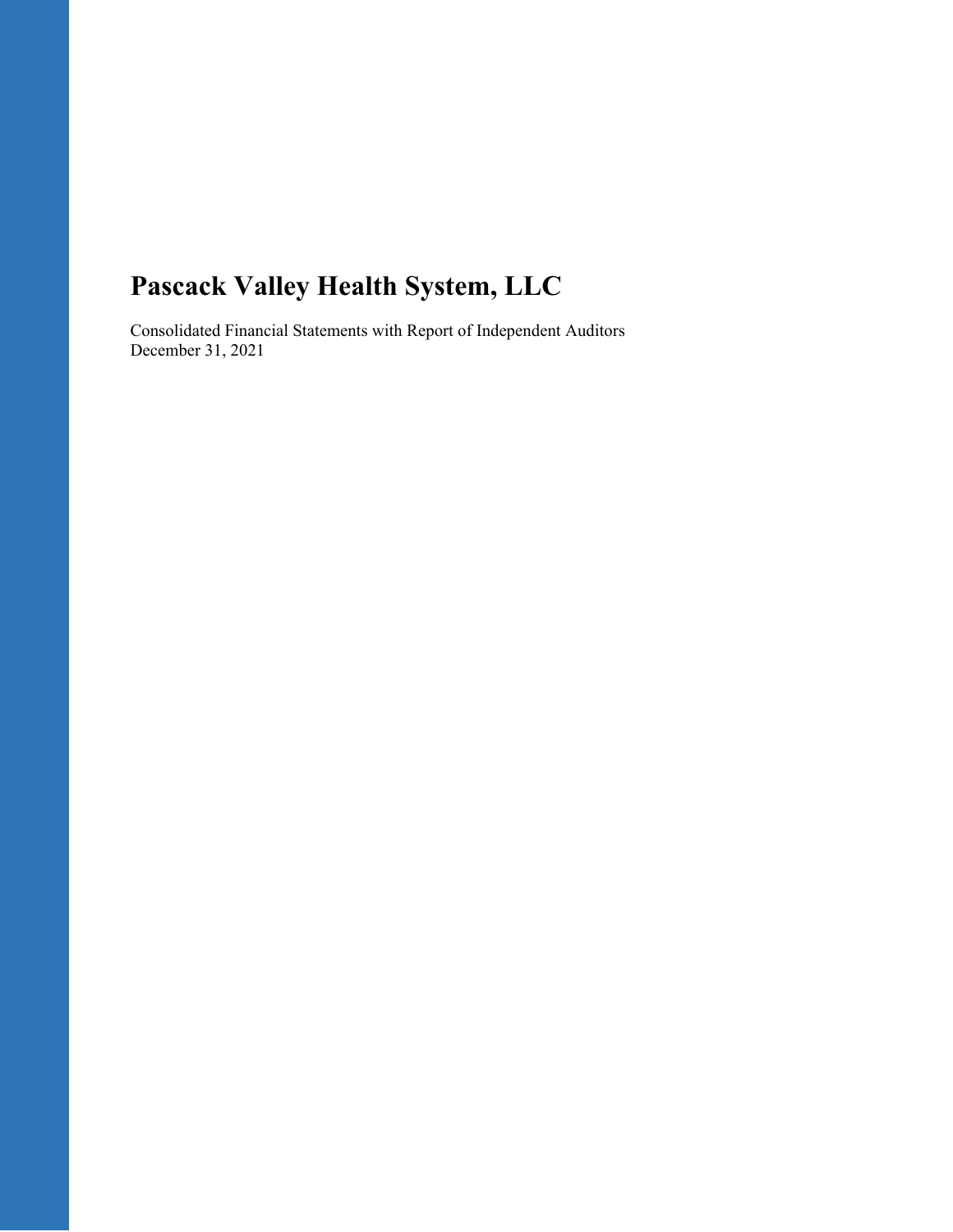# **Page(s)**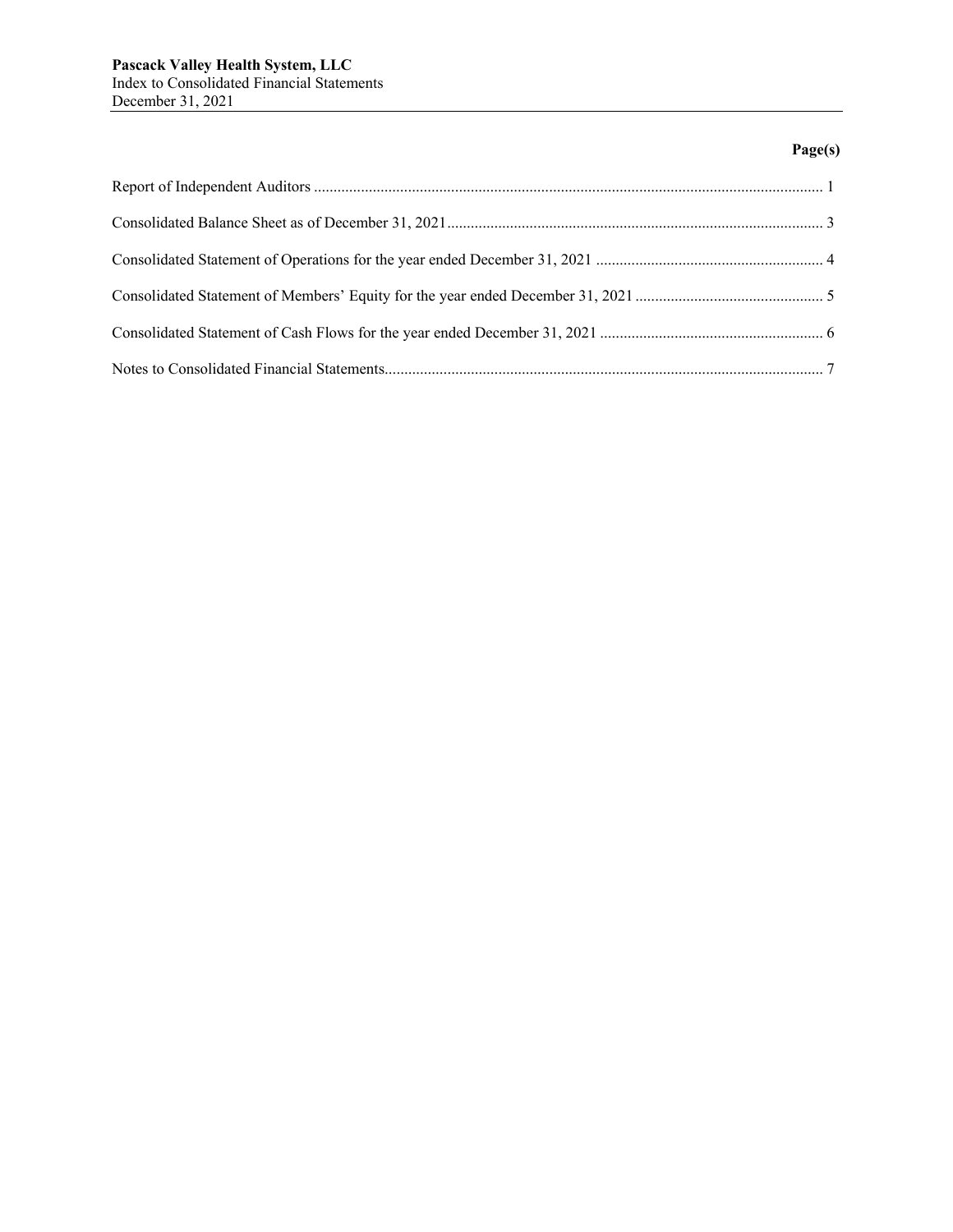

Ernst & Young LLP 222 2nd Avenue South Suite 2100 Nashville, TN 37201

Tel: (615) 252 2000 Fax: (615) 242 9128 ey.com

# **Report of Independent Auditors**

To the Board of Managers and Members of Pascack Valley Health System, LLC

# **Opinion**

We have audited the consolidated financial statements of Pascack Valley Health System, LLC (the Company), which comprise the consolidated balance sheet as of December 31, 2021, and the related consolidated statements of operations, cash flows, and members' equity for the year then ended, and the related notes (collectively referred to as the "financial statements").

In our opinion, the accompanying financial statements present fairly, in all material respects, the financial position of the Company at December 31, 2021, and the results of its operations and its cash flows for the year then ended in accordance with accounting principles generally accepted in the United States of America.

# **Basis for Opinion**

We conducted our audit in accordance with auditing standards generally accepted in the United States of America (GAAS). Our responsibilities under those standards are further described in the Auditor's Responsibilities for the Audit of the Financial Statements section of our report. We are required to be independent of the Company and to meet our other ethical responsibilities in accordance with the relevant ethical requirements relating to our audit. We believe that the audit evidence we have obtained is sufficient and appropriate to provide a basis for our audit opinion.

# **Responsibilities of Management for the Financial Statements**

Management is responsible for the preparation and fair presentation of the financial statements in accordance with accounting principles generally accepted in the United States of America, and for the design, implementation, and maintenance of internal control relevant to the preparation and fair presentation of financial statements that are free of material misstatement, whether due to fraud or error.

In preparing the financial statements, management is required to evaluate whether there are conditions or events, considered in the aggregate, that raise substantial doubt about the Company's ability to continue as a going concern for one year after the date that the financial statements are available to be issued.

# **Auditor's Responsibilities for the Audit of the Financial Statements**

Our objectives are to obtain reasonable assurance about whether the financial statements as a whole are free of material misstatement, whether due to fraud or error, and to issue an auditor's report that includes our opinion. Reasonable assurance is a high level of assurance but is not absolute assurance and therefore is not a guarantee that an audit conducted in accordance with GAAS will always detect a material misstatement when it exists. The risk of not detecting a material misstatement resulting from fraud is higher than for one resulting from error, as fraud may involve collusion, forgery, intentional omissions, misrepresentations, or the override of internal control. Misstatements are considered material if there is a substantial likelihood that, individually or in the aggregate, they would influence the judgment made by a reasonable user based on the financial statements.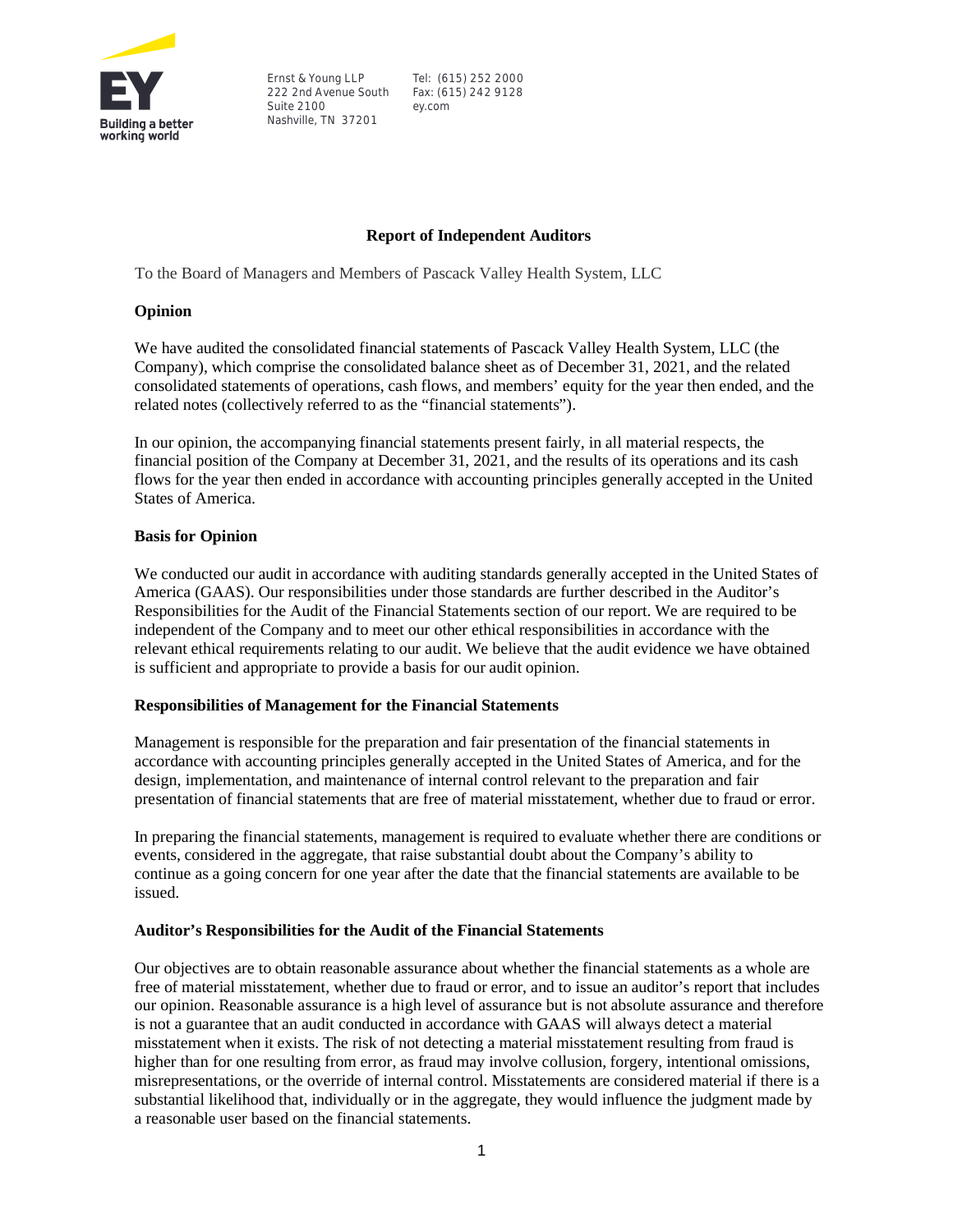

In performing an audit in accordance with GAAS, we:

- Exercise professional judgment and maintain professional skepticism throughout the audit.
- Identify and assess the risks of material misstatement of the financial statements, whether due to fraud or error, and design and perform audit procedures responsive to those risks. Such procedures include examining, on a test basis, evidence regarding the amounts and disclosures in the financial statements.
- Obtain an understanding of internal control relevant to the audit in order to design audit procedures that are appropriate in the circumstances, but not for the purpose of expressing an opinion on the effectiveness of the Company's internal control. Accordingly, no such opinion is expressed.
- Evaluate the appropriateness of accounting policies used and the reasonableness of significant accounting estimates made by management, as well as evaluate the overall presentation of the financial statements.
- Conclude whether, in our judgment, there are conditions or events, considered in the aggregate, that raise substantial doubt about the Company's ability to continue as a going concern for a reasonable period of time.

We are required to communicate with those charged with governance regarding, among other matters, the planned scope and timing of the audit, significant audit findings, and certain internal control-related matters that we identified during the audit.

Ernet + Young LLP

April 19, 2022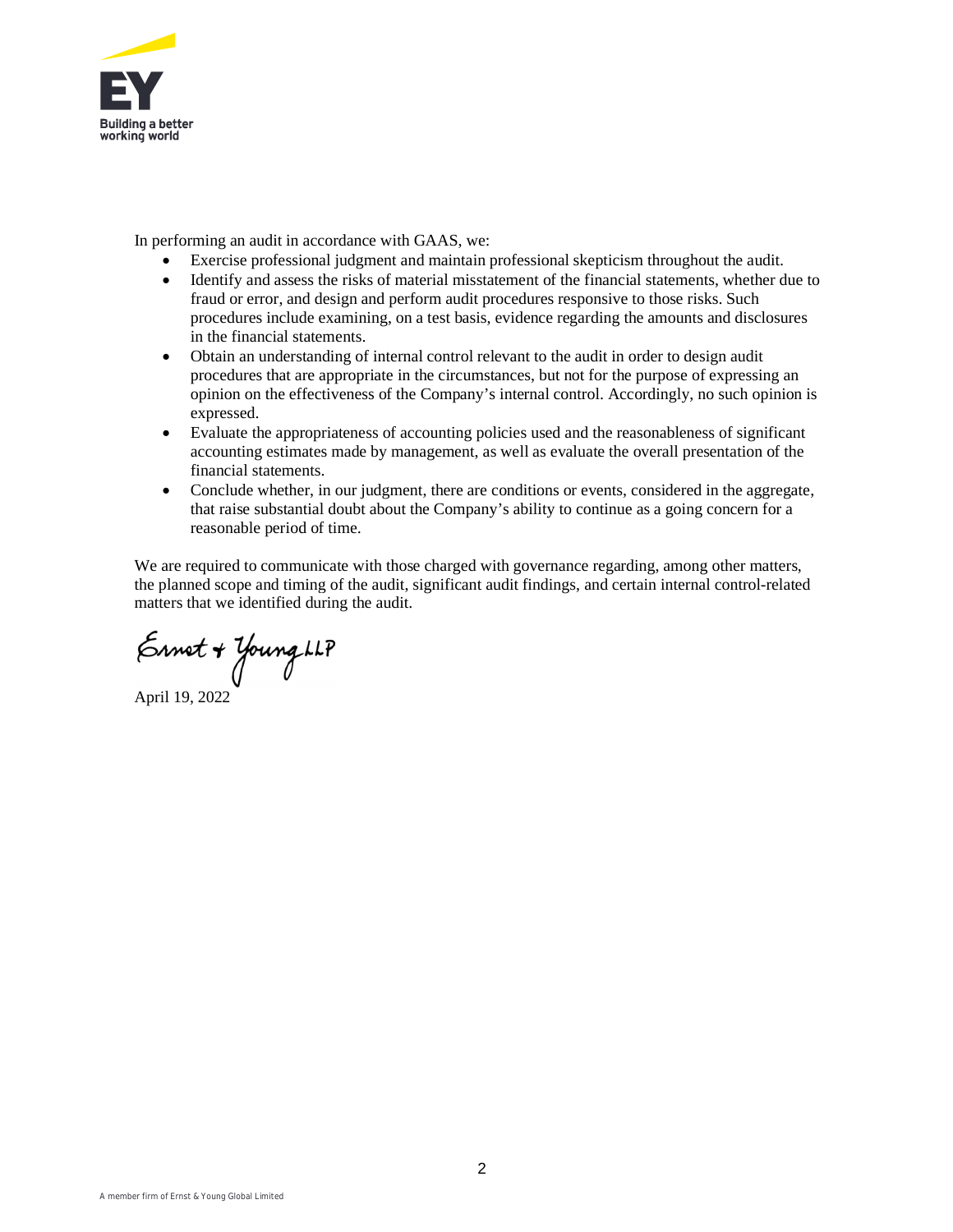|                                        | December 31,<br>2021 |
|----------------------------------------|----------------------|
| <b>Assets</b>                          |                      |
| Current assets:                        |                      |
| Accounts receivable                    | \$<br>15,283         |
| Inventories                            | 3,107                |
| Prepaid expenses                       | 869                  |
| Other current assets                   | 838                  |
| Total current assets                   | 20,097               |
| Property and equipment, net            | 108,049              |
| Goodwill                               | 582                  |
| Amounts due from affiliate             | 23,066               |
| Other assets                           | 3,514                |
| Total assets                           | $\$$<br>155,308      |
| Liabilities and members' equity        |                      |
| Current liabilities:                   |                      |
| Accounts payable                       | \$<br>8,933          |
| Accrued salaries and benefits          | 3,460                |
| Contract liabilities                   | 6,772                |
| Other accrued expenses and liabilities | 1,595                |
| Current portion of long-term debt      | 206                  |
| Total current liabilities              | 20,966               |
| Long-term debt, less current portion   | 11                   |
| Other long-term liabilities            | 1,103                |
| <b>Total liabilities</b>               | 22,080               |
| Members' equity:                       |                      |
| Common units                           | 175,205              |
| Accumulated deficit                    | (41, 977)            |
| Members' equity                        | 133,228              |
| Total liabilities and members' equity  | \$<br>155,308        |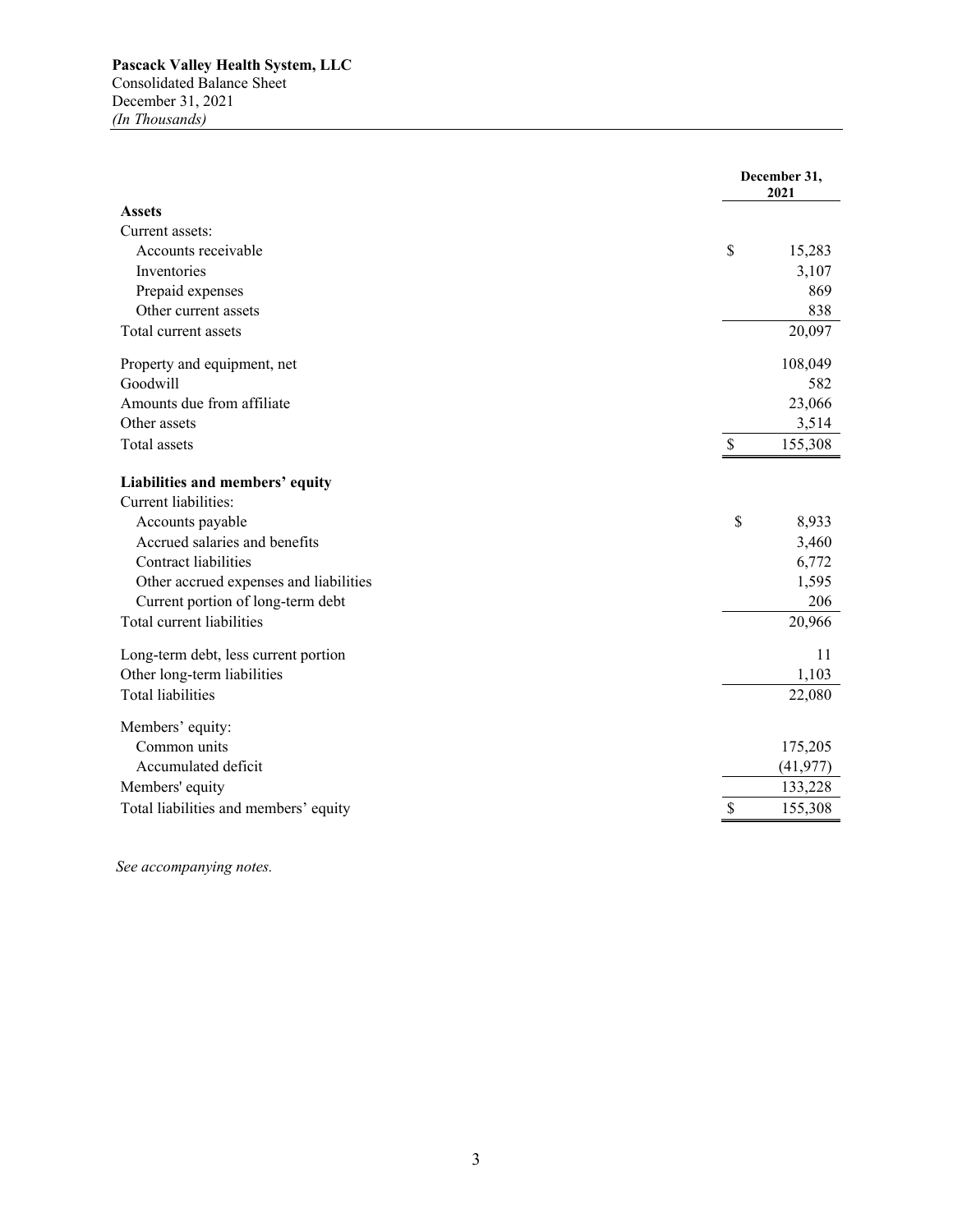|                               | <b>Year Ended</b><br>December 31,<br>2021 |         |
|-------------------------------|-------------------------------------------|---------|
| Total net revenue             | \$                                        | 140,449 |
| Expenses:                     |                                           |         |
| Salaries and benefits         |                                           | 48,607  |
| Professional fees             |                                           | 17,302  |
| Supplies                      |                                           | 23,953  |
| Other operating expenses      |                                           | 15,136  |
| Government stimulus income    |                                           | (3,783) |
| Depreciation and amortization |                                           | 9,035   |
| Management fees               |                                           | 2,859   |
| Total operating expenses      |                                           | 113,109 |
| Income from operations        |                                           | 27,340  |
| Interest income, net          |                                           | 40      |
| Net income                    |                                           | 27,380  |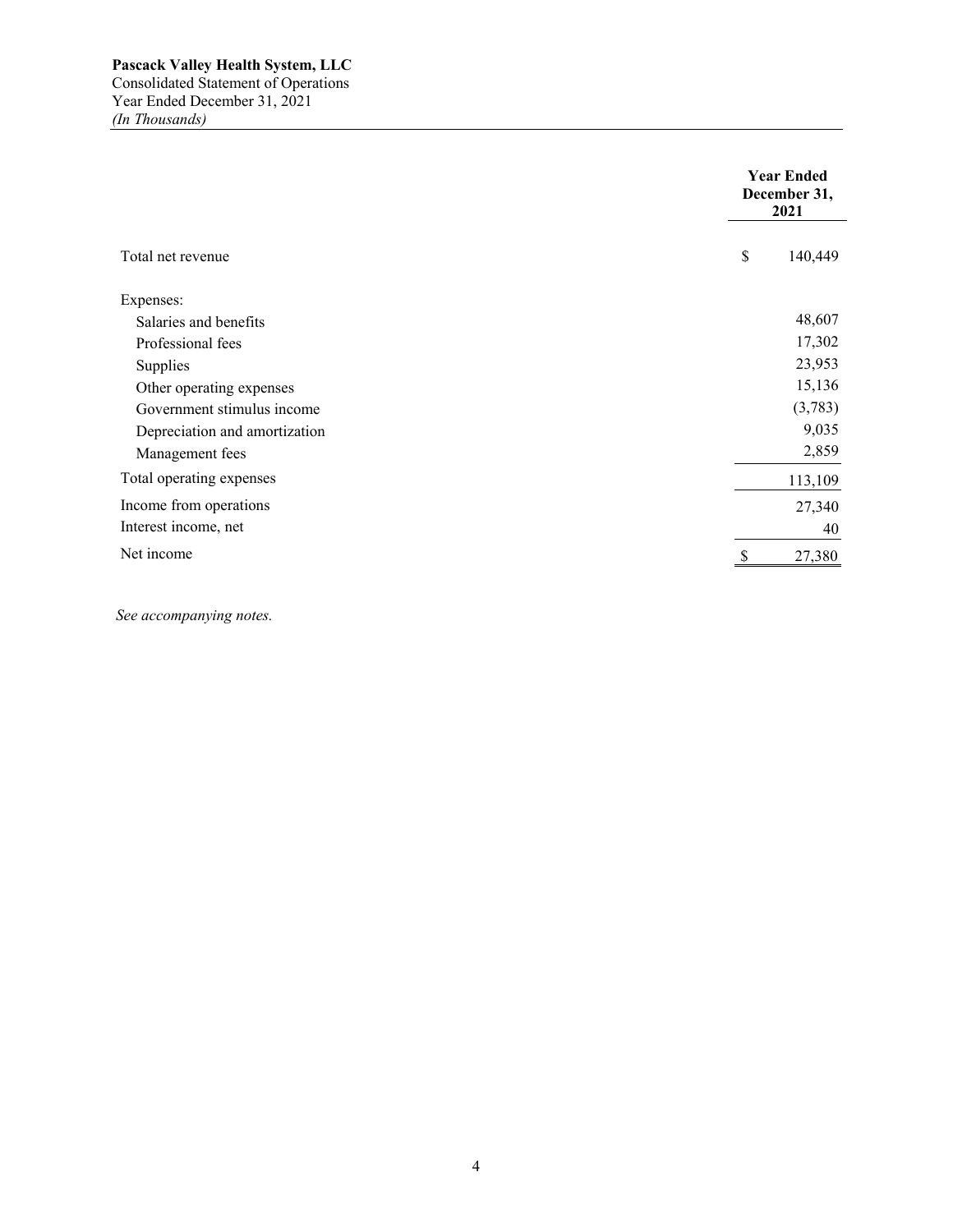# **Pascack Valley Health System, LLC**  Consolidated Statement of Members' Equity

Year Ended December 31, 2021 *(Dollars in Thousands)* 

|                                     | Units | Amount       | Accumulated<br><b>Deficit</b> | <b>Total</b>  |
|-------------------------------------|-------|--------------|-------------------------------|---------------|
| Balance at December 31, 2020        | 1,477 | S<br>175,205 | \$<br>(35,932)                | 139,273<br>\$ |
| Distributions made to:              |       |              |                               |               |
| LHP Pascack Valley, LLC             |       |              | (21, 726)                     | (21, 726)     |
| Hackensack UMC                      | –     |              | (11,699)                      | (11,699)      |
| Net income                          |       |              | 27,380                        | 27,380        |
| <b>Balance at December 31, 2021</b> | 1,477 | 175,205      | (41, 977)                     | 133,228       |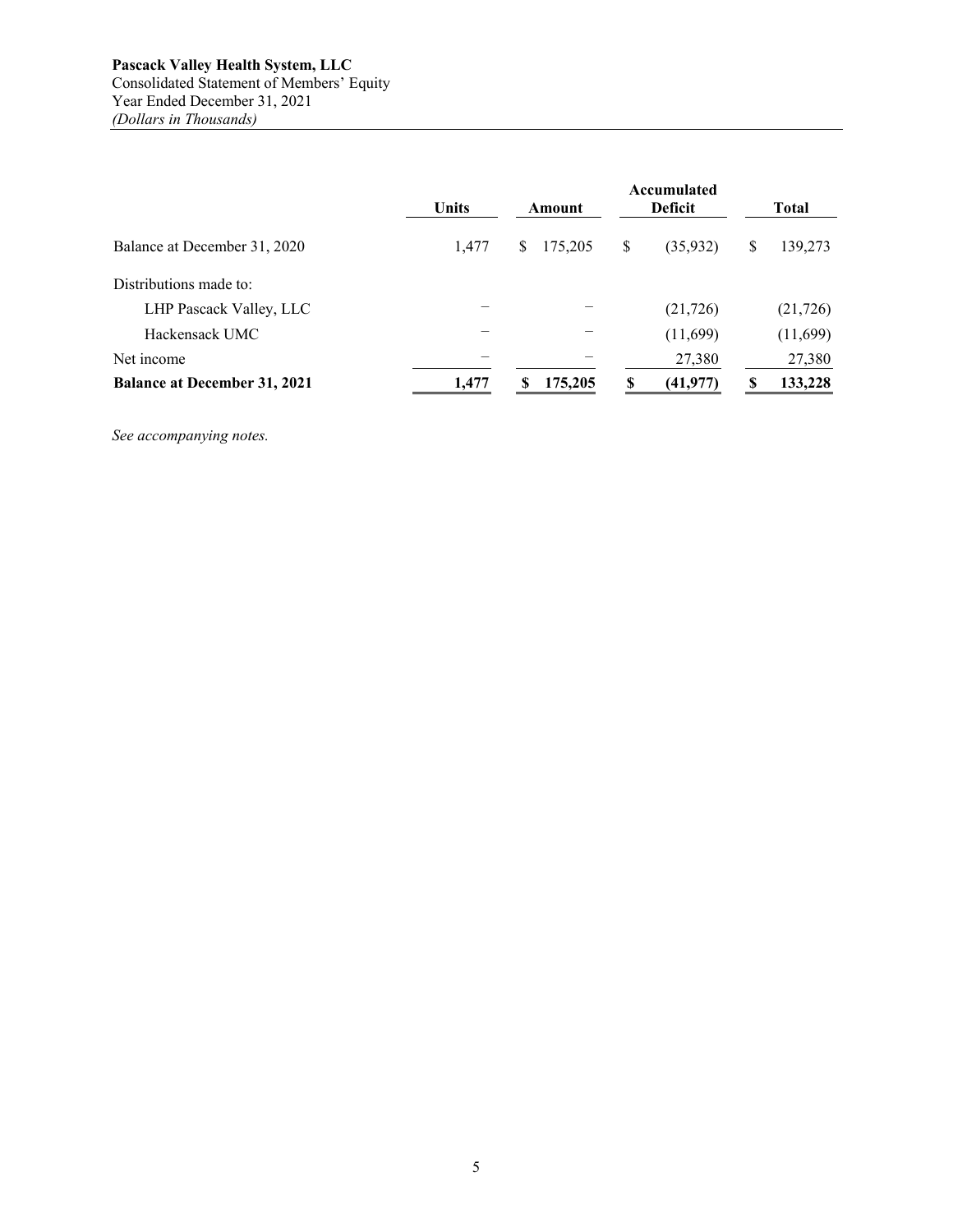|                                                      |    | <b>Year Ended</b><br>December 31,<br>2021 |  |  |
|------------------------------------------------------|----|-------------------------------------------|--|--|
| Cash flows from operating activities:                |    |                                           |  |  |
| Net income                                           | \$ | 27,380                                    |  |  |
| Adjustments to reconcile net income to net cash      |    |                                           |  |  |
| provided by operating activities:                    |    |                                           |  |  |
| Depreciation and amortization                        |    | 9,035                                     |  |  |
| Change in cash from operating assets and liabilities |    |                                           |  |  |
| Accounts receivable                                  |    | (1,927)                                   |  |  |
| Inventories and other assets                         |    | 2,368                                     |  |  |
| Accounts payable and accrued expenses                |    | 896                                       |  |  |
| Refundable advances of government stimulus income    |    | (1,375)                                   |  |  |
| Medicare accelerated payments                        |    | (4,226)                                   |  |  |
| Net cash provided by operating activities            |    | 32,151                                    |  |  |
| Cash flows from investing activities:                |    |                                           |  |  |
| Purchases of property and equipment                  |    | (4, 456)                                  |  |  |
| Net cash used in investing activities                |    | (4, 456)                                  |  |  |
| <b>Cash flows from financing activities:</b>         |    |                                           |  |  |
| Payments on borrowings                               |    | (359)                                     |  |  |
| Distributions to members                             |    | (33, 425)                                 |  |  |
| Payments to affiliate                                |    | 6,089                                     |  |  |
| Net cash used in financing activities                |    | (27, 695)                                 |  |  |
| Change in cash and cash equivalents                  |    |                                           |  |  |
| Cash and cash equivalents at beginning of period     |    |                                           |  |  |
| Cash and cash equivalents at end of period           | \$ |                                           |  |  |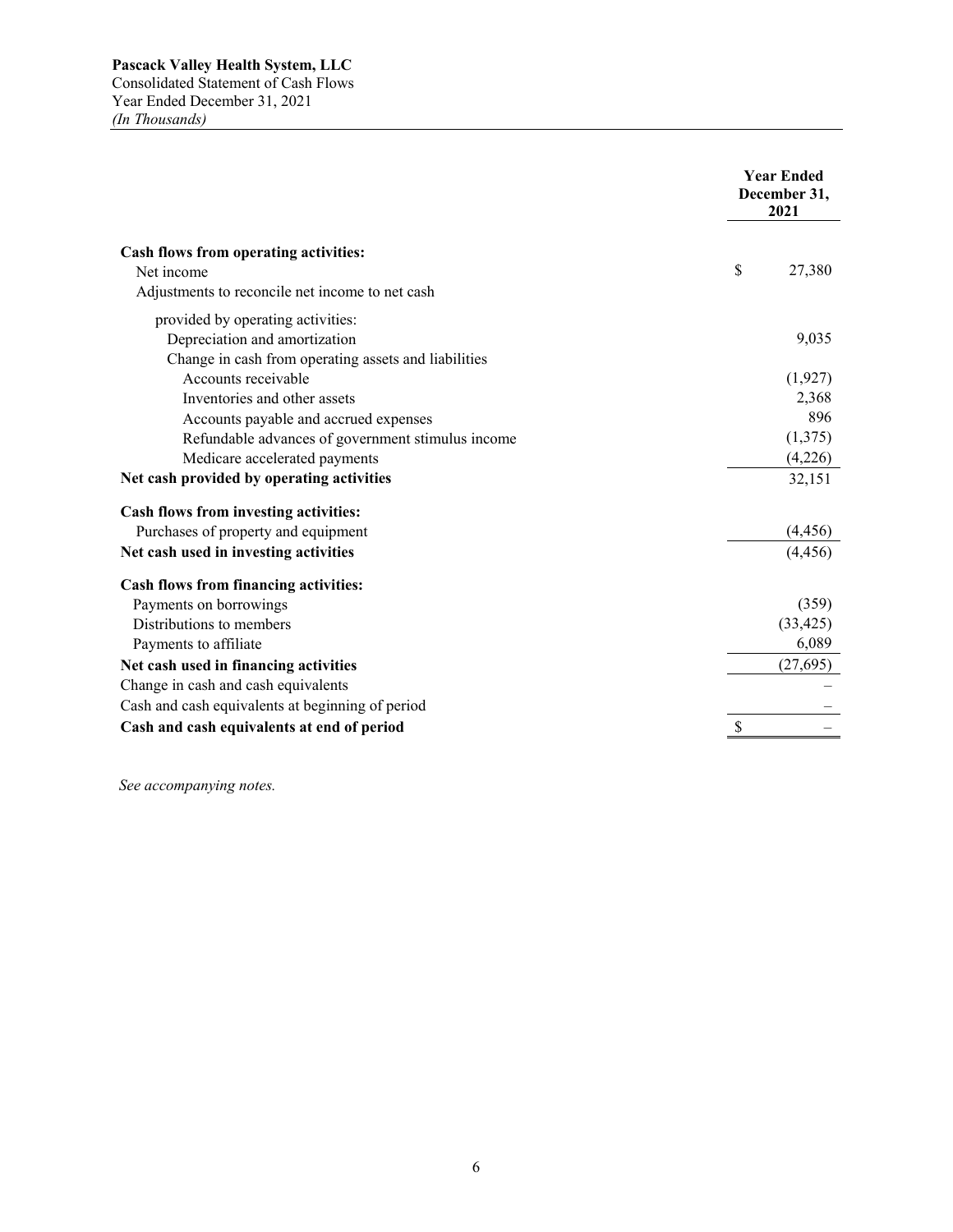# **1. Organization and Basis of Presentation**

Pascack Valley Health System, LLC (the "Company") is a privately held New Jersey limited liability company that operates Hackensack Meridian Health Pascack Valley Medical Center. The term the Company, as used in these consolidated financial statements, refers to Pascack Valley Health System, LLC and its subsidiaries, Pascack Valley Hospital, LLC and Pascack Valley Health Services, LLC and its subsidiaries. Membership units in the Company are owned by an affiliate of Ardent Health Services, LLC ("Ardent"), LHP Pascack Valley, LLC, and Hackensack UMC ("Hackensack"), collectively, the Members. The Members of the LLC are not personally liable for the debts and liabilities of the LLC in accordance with the LLC agreement and applicable statutes.

In March 2017, Ardent completed a merger with LHP Pascack Valley, LLC, an indirect wholly owned subsidiary of LHP Hospital Group, Inc. ("LHP"), pursuant to the Agreement and Plan of Merger. Through the transaction, LHP became a wholly-owned subsidiary of Ardent. Under the terms of the agreement, Ardent assumed LHP's management and operational responsibilities within the Company. At December 31, 2021, Ardent owned 65% of the Company and Hackensack owned 35%.

The consolidated financial statements include the accounts of the Company and all subsidiaries and entities controlled by the Company through the Company's direct or indirect ownership of a majority interest and exclusive rights granted to the Company as the sole general partner or controlling member of such entities. All intercompany balances and transactions have been eliminated in consolidation.

### **2. Summary of Significant Accounting Policies**

#### *Coronavirus Disease 2019 Pandemic*

In March 2020, the World Health Organization declared the outbreak of Coronavirus Disease 2019 ("COVID-19"), a disease caused by a novel strain of coronavirus, a global pandemic. Federal, state and local governments implemented policies in response to the COVID-19 pandemic that forced restrictions on certain businesses, including periodic suspensions of elective procedures by health care facilities, and caused many individuals to remain at home. Many of the restrictions implemented by government agencies at the onset of the pandemic have been eased; however, some restrictions may be reinstituted from time to time. During the year ended December 31, 2021, the Company's patient volumes and operations were significantly impacted by the effects of the COVID-19 pandemic.

Federal and state governments enacted legislation and administrative actions to assist health care facilities in providing care to patients during the pandemic. On March 27, 2020, the Coronavirus Aid, Relief and Economic Security Act ("CARES Act") was enacted. Among other provisions, the CARES Act authorized relief funding to health care providers through the Public Health and Social Services Emergency Fund ("Provider Relief Fund") and expanded the Medicare Accelerated and Advance Payment Program through which eligible providers could request accelerated Medicare payments of up to 100% of historical Medicare payments for a six-month period to be repaid through withholdings against future Medicare fee-for-services payments. During the years ended December 31, 2021 and 2020, the Company was a beneficiary of distributions and payments from the Provider Relief Fund and Medicare Accelerated and Advance Payment Program, along with other state and local programs. The CARES Act also permitted the deferred payment of the employer portion of Social Security payroll taxes incurred between March 27, 2020 and December 31, 2020.

The ongoing extent of the COVID-19 pandemic's impact on the Company's operations, cash flows and financial position will be driven by many factors, most of which are beyond the Company's control or ability to forecast. Such factors include, but are not limited to, the duration and severity of the pandemic and negative economic conditions arising from the pandemic, the volume of canceled or rescheduled procedures at our facility, the demand for clinical personnel and its corresponding impact on labor costs and hospital availability,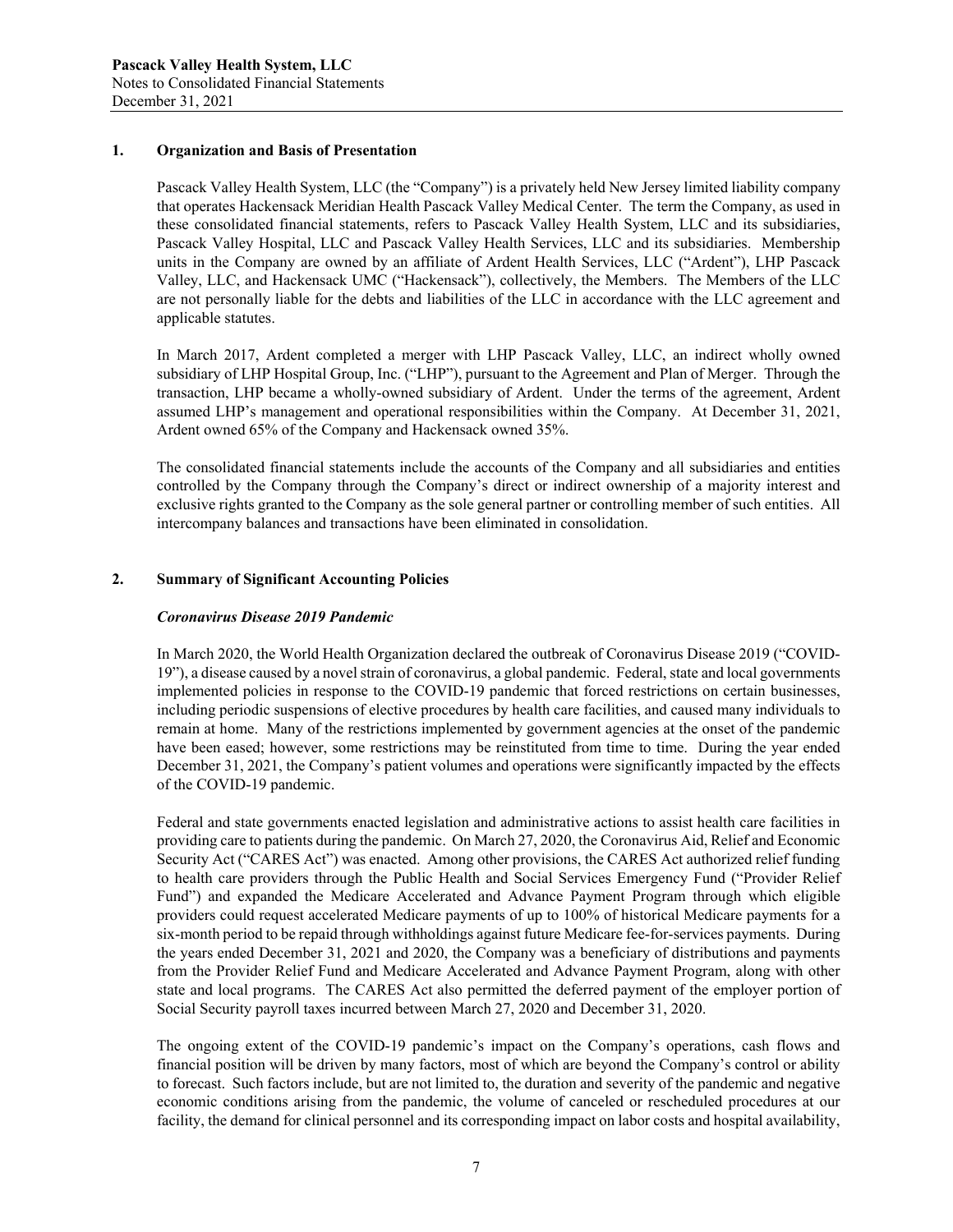the timing, availability, pace of administration, efficacy and adoption of medical treatments and vaccines, including the ongoing rollout of currently available vaccines, the spread of potentially more contagious and/or virulent forms of the virus, supply chain disruptions, including shortages, delays, and significant price increases for medical supplies, and the impact of government actions and administrative regulation on the healthcare industry and broader economy, including through existing and any future stimulus efforts. The impact of the pandemic on the Company's cash flows and operations could impact assumptions used in significant accounting estimates, including estimates of implicit price concessions related to uninsured or underinsured patients, reserves for professional and general liabilities, and impairment of goodwill and long-lived assets. Because of these factors and the changing scale and severity of the pandemic, its ultimate impact on the Company's operations is unknown.

# CARES Act Provider Relief Funding

Distributions from the Provider Relief Fund are intended to reimburse health care providers for lost revenue and increased expenses related to the pandemic and are not subject to repayment provided recipients attest to and comply with applicable terms and conditions set forth by legislation. Such terms and conditions include, among other things, that distributions received are used for expenses and to replace lost revenue resulting from COVID-19. Distributions provided by the Provider Relief Fund are accounted for as government grants and are recognized in the consolidated statement of operations once there is reasonable assurance that the applicable terms and conditions required to retain the distributions are met.

Management performs ongoing analyses of the impact of the pandemic on the Company's operations and considers the compliance and reporting requirements set forth by the CARES Act, including subsequent issuance of all Frequently Asked Questions and interpretive guidance issued by the U.S. Department of Health and Human Services (the "HHS"), to determine the amount of government funds to recognize. The Relief Fund Payment Terms and Conditions distributed by the HHS directs recipients to use distributed funds to prevent, prepare for, and respond to the COVID-19 pandemic and reimburses recipients only for health care expenses and lost revenues attributable to the pandemic. Guidance on the recognition and reporting of government stimulus funds continues to evolve through the issuance of Post-Payment Notices of Reporting Requirements, each of which supplements and supersedes previously issued notices. The following notices, among others, were considered by management when determining the amount of government stimulus income to recognize:

- On September 19, 2020, the HHS issued a Post-Payment Notice of Reporting Requirements ("September 2020 Notice") that directed recipients to use a two-step approach in recognizing reimbursement of COVID-19 expenses and lost revenue. Health care expenses attributable to COVID-19 are reimbursable up to the amount that another source has not reimbursed and is not obligated to reimburse. Payments that are not applied to COVID-19 costs may be recognized as reimbursements for lost revenues, defined as a negative change in year-over-year actual net patient care operating income. The September 2020 Notice permits providers to apply stimulus funds to lost revenues up to the amount of their 2019 net gains or, for providers that reported net operating losses during 2019, up to a net zero gain in 2020.
- On October 22, 2020, the HHS issued a Post-Payment Notice of Reporting Requirements ("October 2020 Notice") that, among other things, revised the policy for transferring relief funds among providers in a hospital system and significantly modified the methodology used to determine lost revenues when applying funds. The October 2020 Notice effectively reinstated the definition of lost revenue to that which existed prior to the September 2020 Notice. The October 2020 Notice defined lost revenue as the difference between 2019 and 2020 actual patient care revenue.
- On January 15, 2021, the HHS issued a Post-Payment Notice of Reporting Requirements that, among other things, further expanded the definition of lost revenue. Recipients may apply payments to lost revenue up to the amount (a) of the difference between 2019 and 2020 actual patient care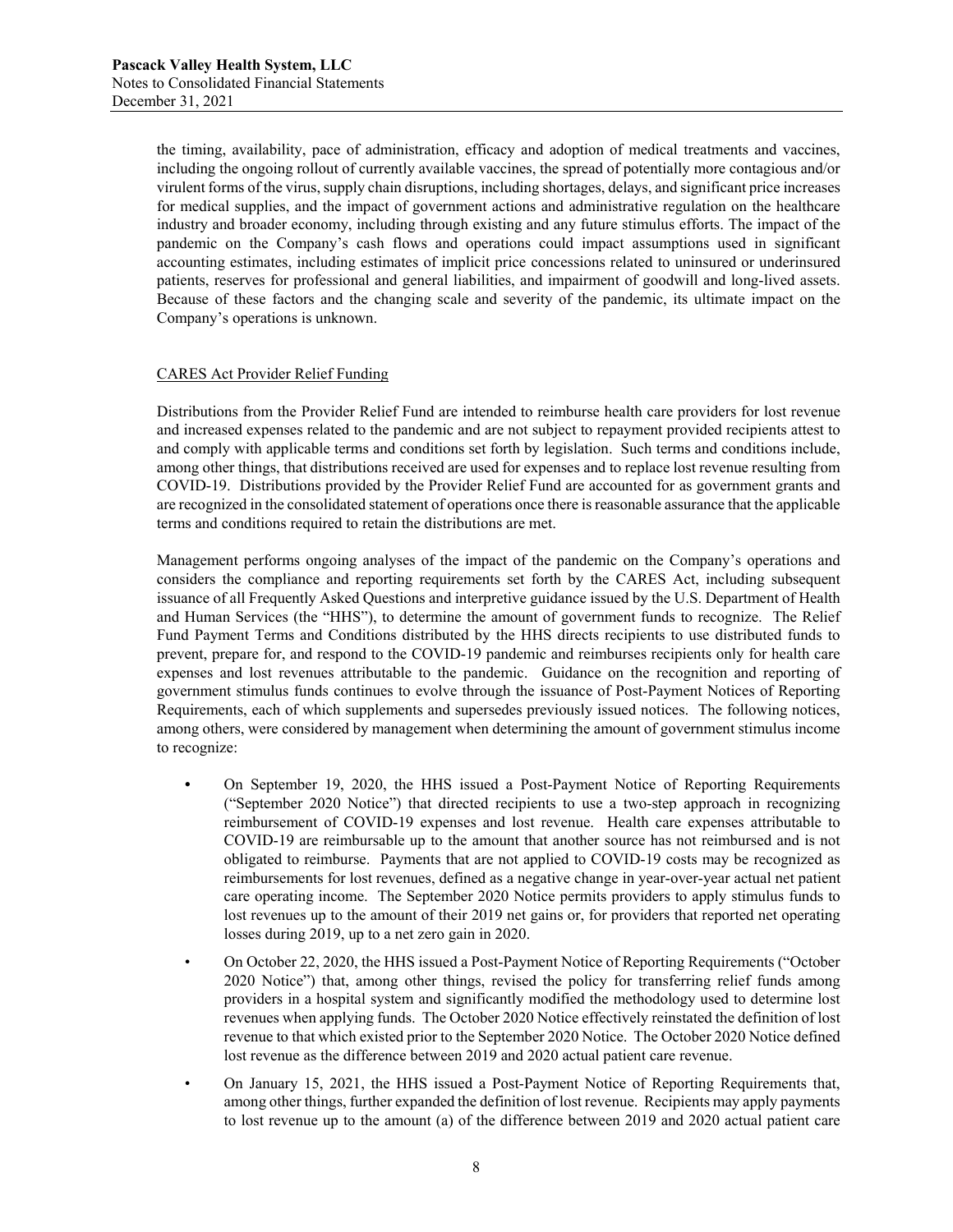revenue, (b) of the difference between 2020 budgeted patient care revenue, as approved by the Company's Board of Managers prior to March 27, 2020, and 2020 actual patient care revenue, or (c) calculated by any reasonable method of estimating revenue. Additionally, the HHS issued an updated CARES Act Provider Relief Fund Frequently Asked Questions on January 28, 2021 that, among other things, clarified the methodology used by a parent organization to allocate targeted and general distributions from the Provider Relief Fund to its subsidiaries.

• On June 11, 2021, the HHS issued a Post-Payment Notice of Reporting Requirements ("June 2021 Notice") outlining new timelines for using and reporting on the use of Provider Relief Funds for eligible COVID-19 attributable expenses and losses. Funds are available to use for at least 12 months from the date of receipt and may be available for a maximum of 18 months, depending on the time period during which the payments were received. Recipients who received one or more payments exceeding a total of \$10,000 during a "Payment Received Period" are required to report in each applicable "Reporting Time Period." Deadlines for reporting on the use of such funds depend on the time period in which the payments were received. Recipients who do not report within the appropriate Reporting Time Period will be considered out of compliance with the payment Terms and Conditions and the funds may be subject to recoupment. The June 2021 Notice also provided guidance on other matters, including reporting by parent entities on behalf of subsidiaries and directions on how to report on the use of funds using an entity's normal basis of accounting (e.g., cash basis, accrual basis) and to submit consolidated reports.

During the year ended December 31, 2021, the Company received \$3.9 million in distributions from the Provider Relief Fund and other state and local programs and recognized \$3.8 million as government stimulus income, a reduction of operating expenses, on its consolidated statement of operations for the funds received and to be retained by the Company. During the year ended December 31, 2021, the Company transferred \$1.5 million of unrecognized general and targeted Provider Relief distributions to affiliates of Ardent, which included amounts received in 2020. The transfer occurred in accordance with interpretive guidance issued by HHS, which permits a parent organization to allocate general distributions received by a subsidiary to other eligible health care subsidiaries at its discretion. Further, a parent organization is permitted to allocate targeted distributions received by a subsidiary to other eligible health care subsidiaries up to its pro rata ownership share of the subsidiary. At December 31, 2021, the Company had no unrecognized distributions remaining. Issuance of new guidance, as well as government compliance audits, may result in changes to management's estimate of government stimulus income and, in certain cases, may result in derecognition of amounts previously recognized and repayment of such amounts.

# Medicare Accelerated and Advance Payments

In April 2020, the Company received Medicare accelerated payments of \$11.8 million. No additional Medicare accelerated payments were received, or are expected to be received, by the Company. Payments under the Medicare Accelerated and Advance Payment Program represent consideration that must be repaid. Effective October 1, 2020, providers are required to repay Medicare accelerated payments beginning one year after the date of payment issuance via recoupment against future claims for Medicare beneficiaries in accordance with the repayment terms. For the first 11 months of the repayment term, the Centers for Medicare and Medicaid Services ("CMS") will automatically recoup 25.0% of Medicare payments otherwise owed to providers. After the first 11 months of the repayment term, CMS will increase the recoupment amount to 50.0% of Medicare payments otherwise owed to providers for a six-month period. If a balance remains after the six-month period, providers will receive a letter for full repayment. If full payment is not received within 30 days of the letter's issuance, the balance will accrue interest at an annual percentage rate of 4.0% assessed for each 30-day period during which the balance remains unpaid.

The Company classifies outstanding Medicare accelerated payments as current or long-term liabilities based on estimates of future consideration for patient care provided to Medicare beneficiaries that will not be due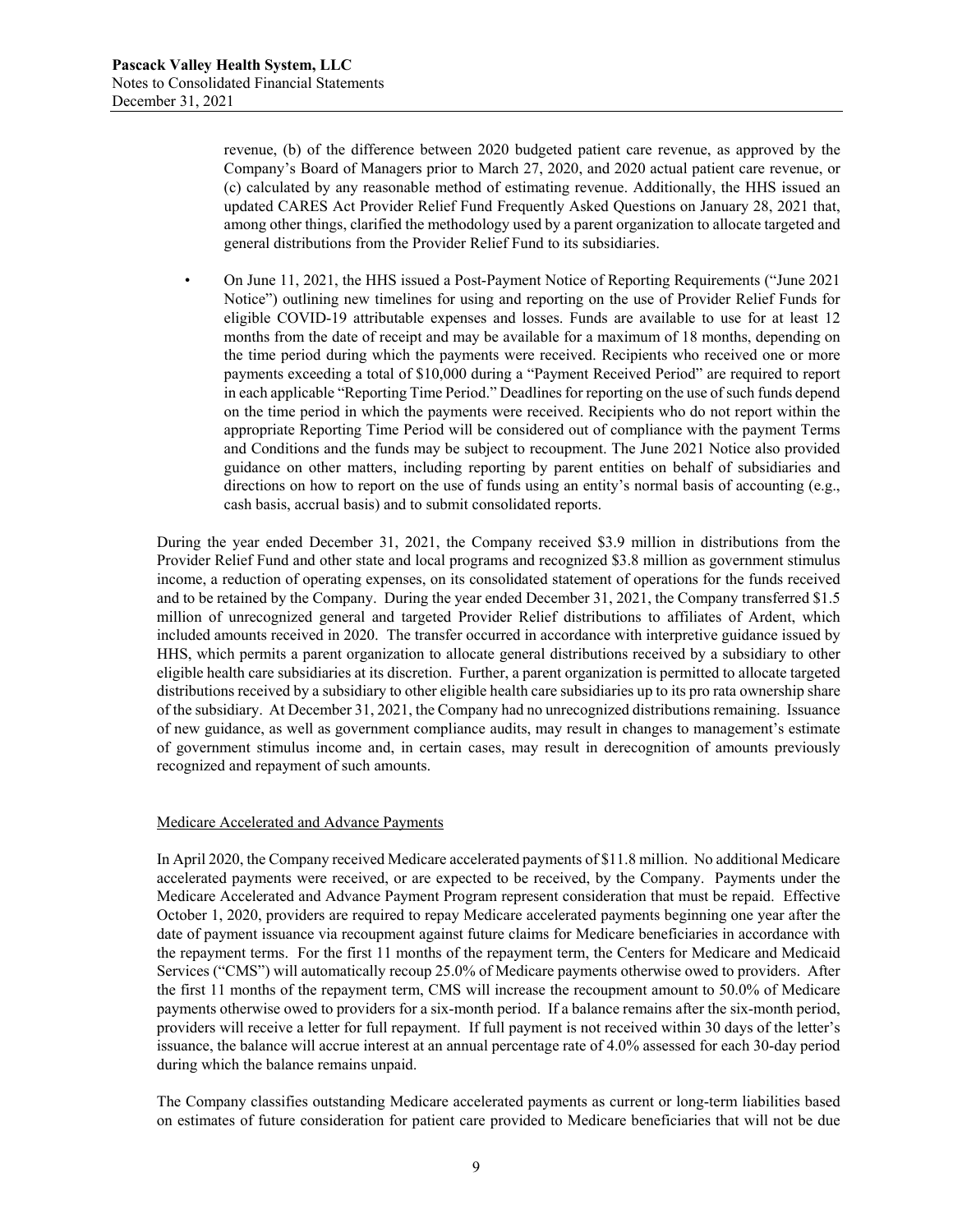from Medicare and used to offset outstanding accelerated payment balances within one year. At December 31, 2021, the current portion of outstanding Medicare accelerated payments expected to be recouped was \$6.8 million and recorded as contract liabilities on the Company's consolidated balance sheet. The current portion of Medicare accelerated payments expected to be repaid in full after the recoupment period was \$0.8 million at December 31, 2021 and is included in other accrued expenses and liabilities on the Company's consolidated balance sheet.

# Deferred Employer Portion of Social Security Taxes

The Company deferred payment of its portion of Social Security payroll taxes incurred between March 27, 2020 and December 31, 2020. As required by the CARES Act, 50% of the total deferred payments was due December 31, 2021 and the remaining 50% is due December 31, 2022. At December 31, 2021, the Company's remaining deferred balance was \$0.6 million and included in other accrued expenses and liabilities on the Company's consolidated balance sheet.

#### *Adoption of Recently Issued Accounting Standards*

Effective January 1, 2021, the Company adopted ASU 2018-15, Intangibles – Goodwill and Other – Internal-Use Software (Subtopic 350-40): *Customer's Accounting for Implementation Costs Incurred in a Cloud Computing Arrangement That Is a Service Contract*, which requires a customer in a cloud computing arrangement that is a service contract to follow the internal-use software guidance in ASC 350-40, *Intangibles – Goodwill and Other – Internal-Use Software*, to determine which implementation costs to capitalize as assets. The adoption of this standard had no material impact on the Company's consolidated balance sheets, statements of operations and cash flows.

#### *Accounting Estimates*

The preparation of financial statements in conformity with accounting principles generally accepted in the United States requires management to make estimates and judgments that affect the amounts reported in the consolidated financial statements and accompanying notes. On an ongoing basis, the Company evaluates its estimates. The Company bases its estimates on historical experience and on various other assumptions that are believed to be reasonable under the circumstances, the results of which form the basis for making judgments about the carrying values of assets and liabilities that are not readily apparent from other sources. Actual results may differ from these estimates.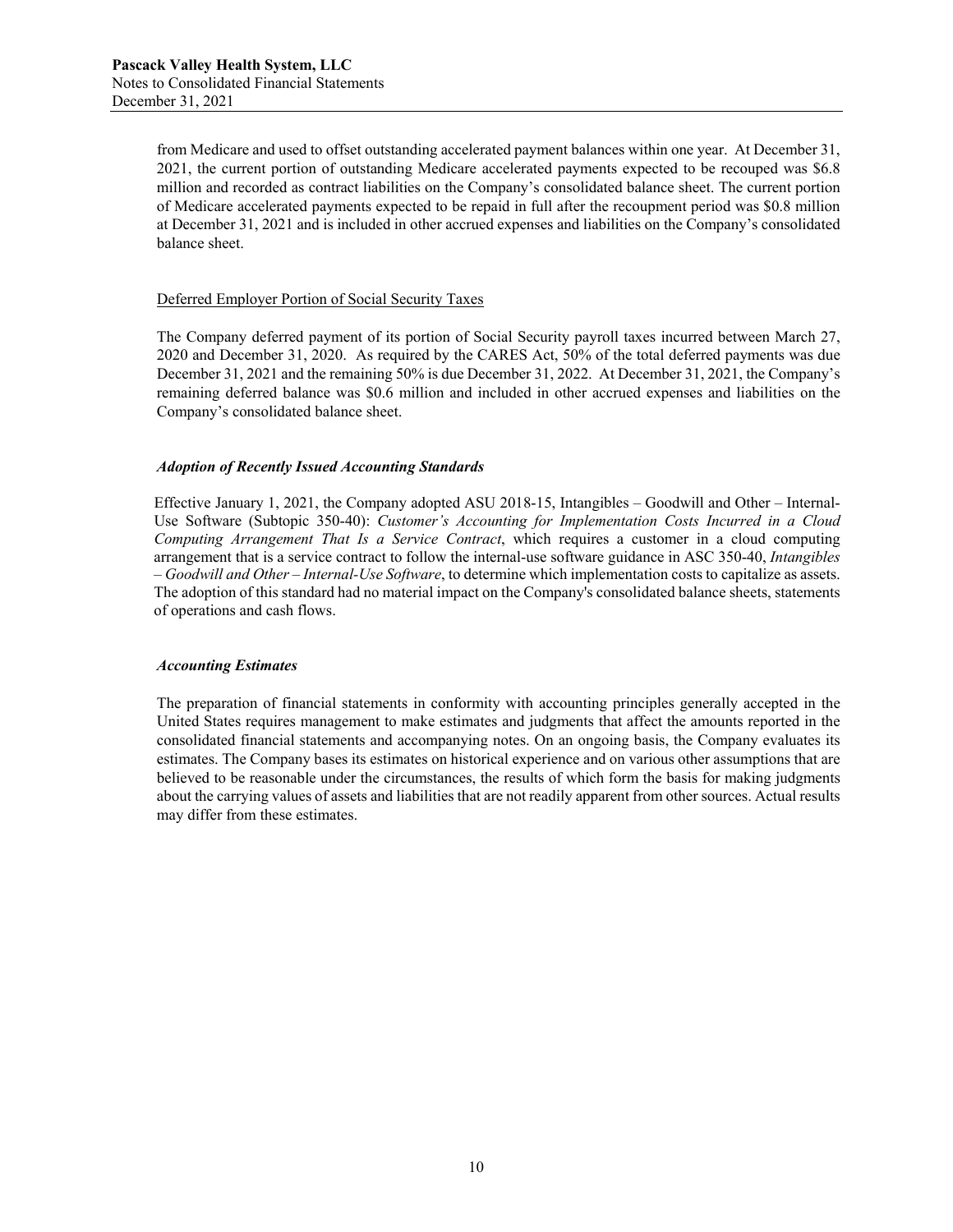#### *Revenue Recognition*

The Company's revenue generally relates to contracts with patients in which its performance obligations are to provide health care services to the patients. Revenue is recorded during the period the Company's obligations to provide health care services are satisfied. Revenue for performance obligations satisfied over time is recognized based on charges incurred in relation to total expected charges. The Company's performance obligations for inpatient services are generally satisfied over periods that average approximately five days. The Company's performance obligations for outpatient services are generally satisfied over a period of less than one day. The contractual relationships with patients, in most cases, also involve a third-party payer (Medicare, Medicaid, and managed care health plans) and the transaction prices for the services provided are dependent upon the terms provided by (Medicare and Medicaid) or negotiated with (managed care health plans) the thirdparty payers. The payment arrangements with third-party payers for the services provided to the related patients typically specify payments at amounts less than the Company's standard charges.

The Company's revenue is based upon the estimated amounts the Company expects to be entitled to receive from patients and third-party payers. Estimates of contractual allowances under managed care insurance plans are based upon the payment terms specified in the related contractual agreements. Revenue related to uninsured patients and copayment and deductible amounts for patients who have health care insurance coverage may have discounts applied (uninsured discounts and contractual discounts). The Company also records estimated implicit price concessions (based primarily on historical collection experience) related to uninsured accounts to record self-pay revenue at the estimated amounts expected to be collected.

Laws and regulations governing the Medicare and Medicaid programs are complex and subject to interpretation. Estimated reimbursement amounts are adjusted in subsequent periods as cost reports are prepared and filed and as final settlements are determined (in relation to certain government programs, primarily Medicare, this is generally referred to as the cost report filing and settlement process). Settlements under reimbursement agreements with third-party payers are estimated and recorded in the period in which the related services are rendered and are adjusted in future periods as final settlements are determined. Final determination of amounts earned under the Medicare, Medicaid and other third-party payer programs often occurs in subsequent years because of audits by the programs, rights of appeal, and the application of technical provisions. Settlements are considered in the recognition of net patient service revenue on an estimated basis in the period the related services are rendered, and such amounts are subsequently adjusted in future periods as adjustments become known or as years are no longer subject to such audits and reviews. These settlements had no material impact on total net revenue for the year ended December 31, 2021.

At December 31, 2021, the Company's settlements under reimbursement agreements with third-party payers consisted of a receivable of \$0.5 million included in other current assets and a payable of \$44,000 included in other accrued expenses and liabilities on the consolidated balance sheet.

Final determination of amounts earned under prospective payment and other reimbursement activities is subject to review by appropriate governmental authorities or their agents. In the opinion of the Company's management, adequate provision has been made for any adjustments that may result from such reviews.

Subsequent adjustments that are determined to be the result of an adverse change in the patient's or the payer's ability to pay are recognized as bad debt expense. Bad debt expense for the year ended December 31, 2021 was not material for the Company.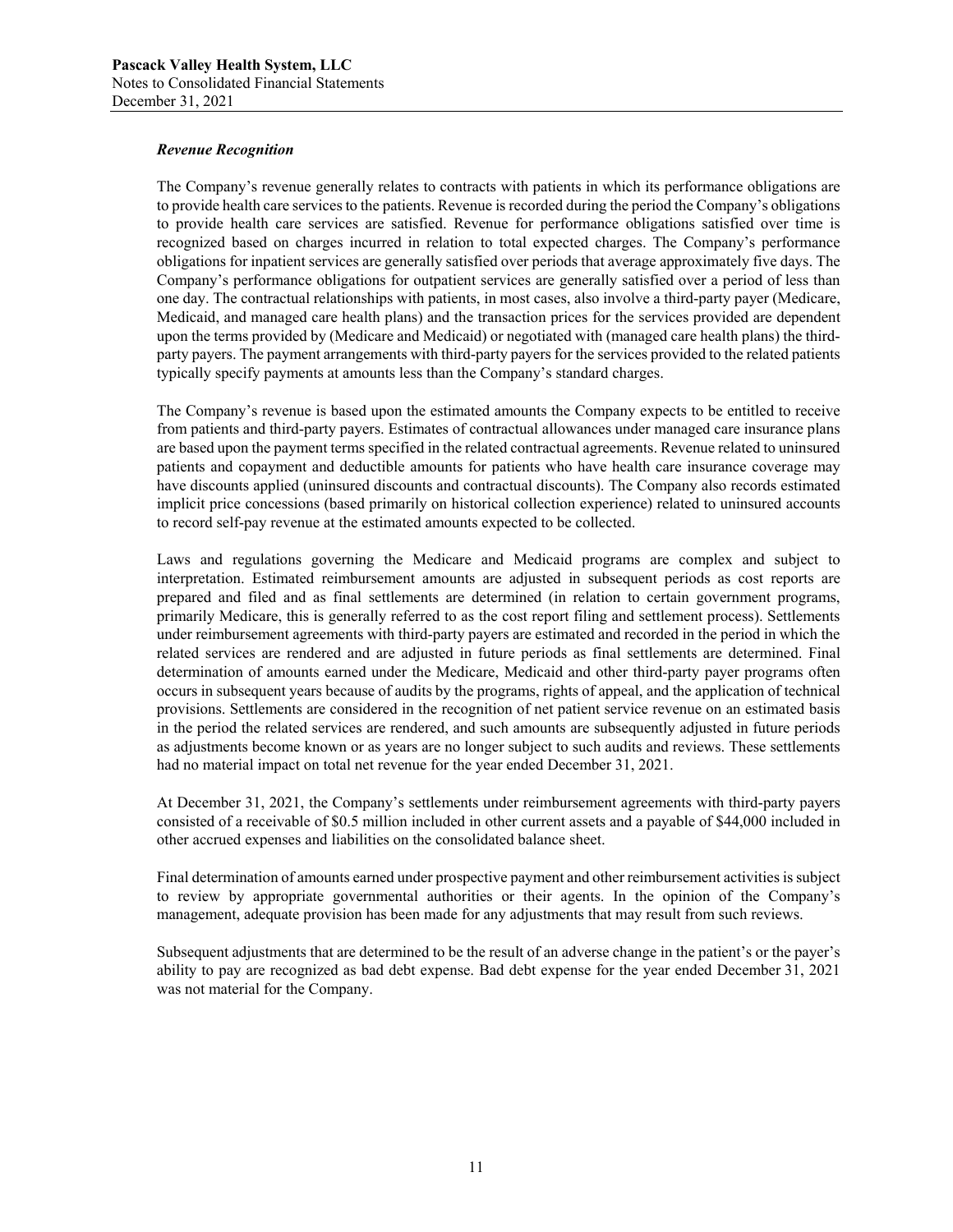|  | <b>Year Ended</b><br>December 31, 2021 |         |                                  |  |
|--|----------------------------------------|---------|----------------------------------|--|
|  |                                        | Amount  | % of Total<br><b>Net Revenue</b> |  |
|  |                                        | 38.116  | 27.1%                            |  |
|  |                                        | 6.978   | $5.0\%$                          |  |
|  |                                        | 88,599  | 63.1%                            |  |
|  |                                        | 5,165   | $3.7\%$                          |  |
|  |                                        | 138,858 | 98.9%                            |  |
|  |                                        | 1,591   | $1.1\%$                          |  |
|  |                                        | 140,449 | 100.0%                           |  |

The Company's total net revenue has been presented in the following table (dollars in thousands):

The Company provides care without charge to certain patients that qualify under its local charity care policy. The Company estimates that its costs of care provided under its charity care programs were approximately \$33,000 for the year ended December 31, 2021. The Company does not report a charity care patient's charges in revenue as it is the Company's policy not to pursue collection of amounts related to these patients, and, therefore, contracts with these patients do not exist.

The Company's management estimates its costs of care provided under its charity care programs utilizing a calculated ratio of costs to gross charges multiplied by the Company's gross charity care charges provided. The Company's gross charity care charges include only services provided to patients who are unable to pay and qualify under the Company's local charity care policies. To the extent the Company receives reimbursement through the various governmental assistance programs in which it participates to subsidize its care of indigent patients, the Company does not include these patients' charges in its cost of care provided under its charity care program.

#### *Patient Accounts Receivable*

Patient accounts receivable are recorded at net realizable value based on certain assumptions applicable to each payer. For third-party payers including Medicare, Medicaid and managed care, the net realizable value is based on the estimated contractual reimbursement percentage, which is based on current contract prices or historical paid claims data by payer. For self-pay accounts receivable, which includes patients who are uninsured and the patient responsibility portion for patients with insurance, the net realizable value is determined using estimates of historical collection experience. These estimates are adjusted for estimated conversions of patient responsibility portions, expected recoveries and any anticipated changes in trends.

Patient accounts receivable can be impacted by the effectiveness of the Company's collection efforts. Additionally, significant changes in payer mix, business office operations, economic conditions or trends in federal and state governmental healthcare coverage could affect the net realizable value of accounts receivable. The Company also continually reviews the net realizable value of accounts receivable by monitoring historical cash collections as a percentage of trailing net operating revenues, as well as by analyzing current period net revenue and admissions by payer classification, aged accounts receivable by payer, days revenue outstanding, the composition of self-pay receivables between pure self-pay patients and the patient responsibility portion of third-party insured receivables and the impact of recent acquisitions and dispositions.

Patient accounts receivable is the Company's primary concentration of credit risk, which consists of amounts owed by various governmental agencies, managed care payers, commercial insurance companies, employers and patients. The Company manages its patient accounts receivable by regularly reviewing its accounts and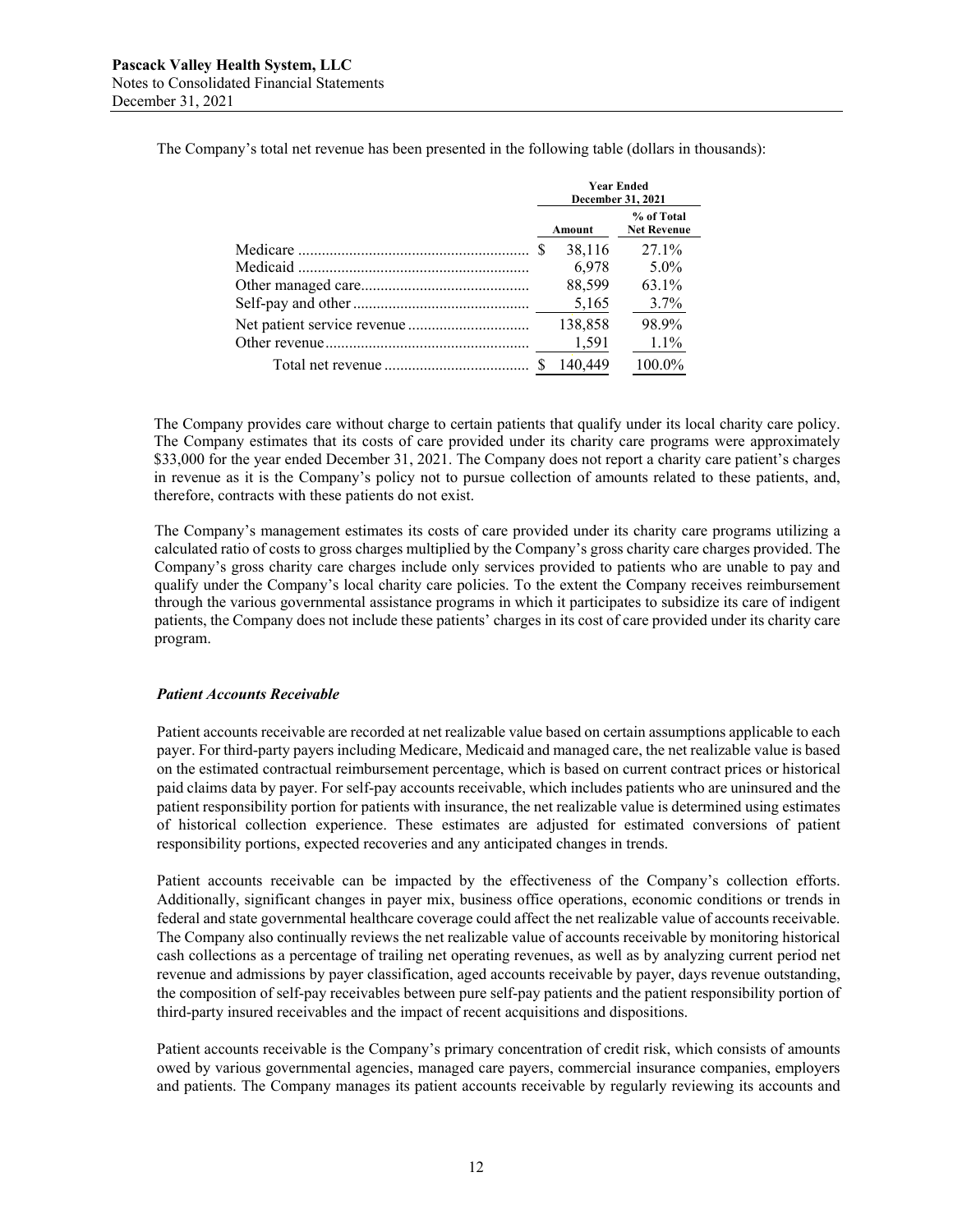contracts and by providing appropriate allowances for uncollectible amounts. The number of patients and payers limits concentration of credit risk from any one payer.

### *Concentration of Revenue*

Revenue related to patients participating in the Medicare and Medicaid programs, collectively, represented 32.1% of the Company's total net revenue for the year ended December 31, 2021. Revenue and receivables from government agencies are significant to the Company's operations, but Company management does not believe that there are significant credit risks associated with these government agencies. The Company's management does not believe that there are any other significant concentrations of revenue from any particular payer that would subject the Company to any significant credit risks in the collection of its accounts receivable.

### *Inventories*

Inventories consist primarily of hospital supplies and pharmaceuticals and are stated at the lower of cost (firstin, first-out method) or market. These inventory items are primarily operating supplies used in the direct or indirect treatment of patients.

### *Property and Equipment*

Property and equipment additions are recorded at cost. Property and equipment acquired in connection with business combinations are recorded at estimated fair value in accordance with the acquisition method of accounting as prescribed in ASC 805-10, *Business Combinations* ("ASC 805-10"). Routine maintenance and repairs are charged to expense as incurred. Expenditures that increase values, change capacities or extend useful lives are capitalized. Depreciation is computed by applying the straight-line method over the lesser of the estimated useful lives of the assets or lease term, ranging generally from ten to 25 years for buildings and improvements and three to ten years for furniture and equipment.

When events, circumstances or operating results indicate the carrying values of certain long-lived assets expected to be held and used might be impaired, the Company prepares projections of the undiscounted future cash flows expected to result from the use of the assets and their eventual disposition. If the projections indicate the recorded amounts are not expected to be recoverable, such amounts are reduced to estimated fair value. Fair value may be estimated based upon internal evaluations that include quantitative analyses of revenues and cash flows, reviews of recent sales of similar assets and independent appraisals. No impairment was recorded during the year ended December 31, 2021.

# *Goodwill*

Goodwill represents the excess of the purchase price over the estimated fair value of identifiable net assets acquired in business combinations. In accordance with ASC 350, *Intangibles — Goodwill and Other*, goodwill and intangible assets acquired in a purchase business combination and determined to have an indefinite useful life are not amortized but are subject to annual impairment tests. The Company tests for goodwill impairment at the reporting unit level and has determined that it has one reporting unit for purposes of the assessment of goodwill impairment.

In addition to an annual impairment test, the Company evaluates goodwill and intangible assets for impairment whenever circumstances indicate a possible impairment may exist. In accordance with ASU 2017-04, *Simplifying the Test for Goodwill Impairment*, the Company first assesses qualitative factors to determine whether it is more likely than not (that is, a likelihood of more than 50%) that the fair value of a reporting unit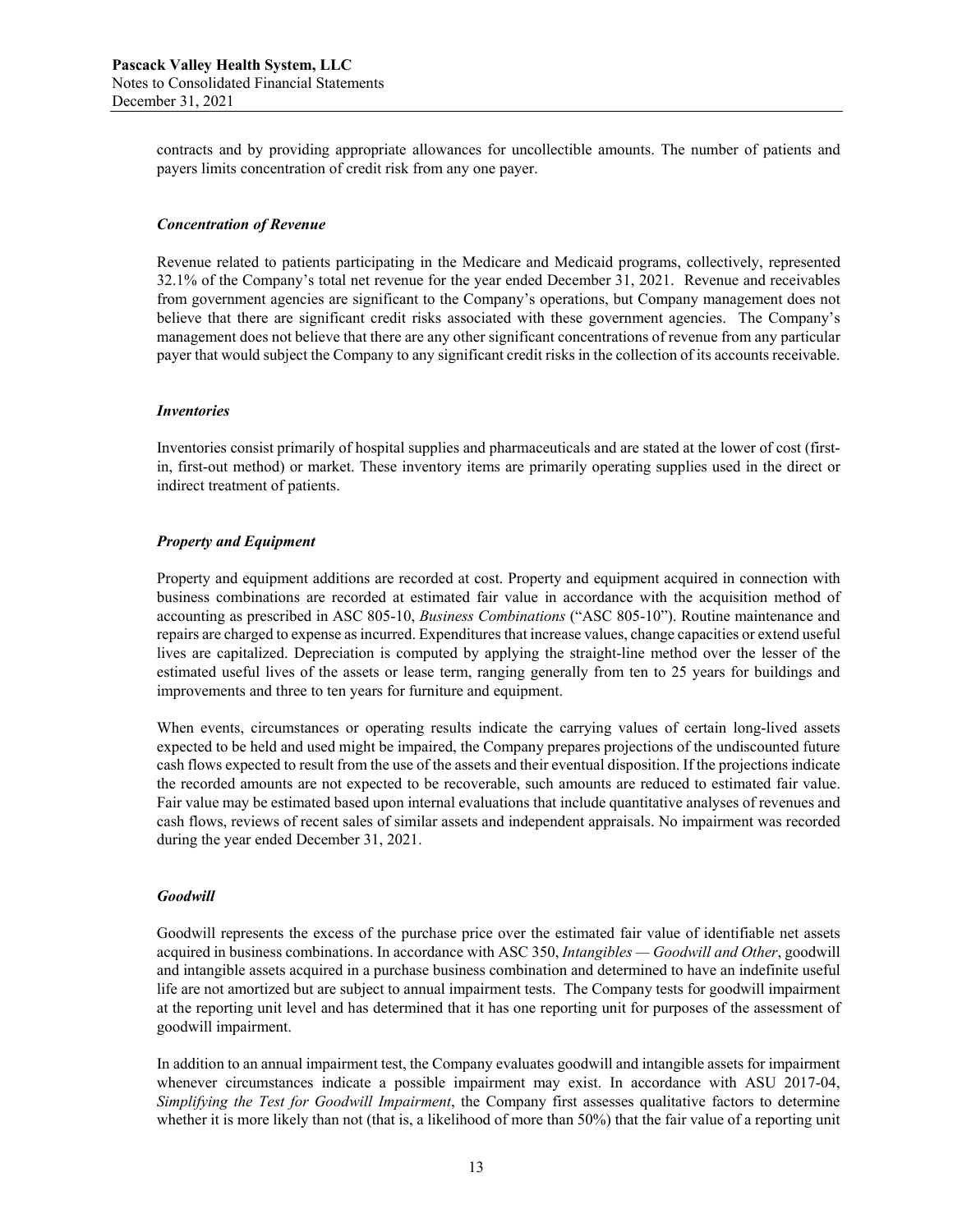is less than its carrying amount, including goodwill. If, after assessing qualitative factors, the Company determines that it is more likely than not that the fair value of a reporting unit is less than its carrying amount, a quantitative impairment test is performed to identify potential goodwill impairment and measure the amount of goodwill impairment loss to be recognized, if any.

The Company completed its most recent qualitative goodwill impairment assessment as of October 1, 2021. After evaluating the results, events and circumstances of the Company, the Company concluded that sufficient evidence existed to assert qualitatively that it was more likely than not that the estimated fair value of the reporting unit remained in excess of its carrying value. Therefore, a quantitative impairment assessment was not necessary. There were no goodwill or other intangible impairment charges in 2021. The Company bases its estimates of fair value of the reporting unit on various assumptions on a qualitative and, when necessary, quantitative basis that are believed to be reasonable under the circumstances. Such assumptions include estimates using the income approach, which estimates fair value based on discounted cash flows, and the market approach, which estimates fair value based on comparable market prices. Actual results may differ from the estimates used in the Company's assumptions, which may require a future impairment charge that could have a material adverse impact on the Company's financial position and results of operations. Refer to Note 4 for further information.

# *Self-Insured Liabilities*

Ardent maintains a professional and general liability policy and workers' compensation insurance on behalf of its affiliates. Additionally, Ardent is self-insured for substantially all of the medical benefits of its employees. Ardent maintains reserves for these self-insured liabilities reflective of known claims and estimated incurred but not reported claims. These amounts are billed as premiums to each affiliate.

#### *Income Taxes*

The Company is organized as a limited liability company and taxed as a partnership for federal and state income tax purposes under the Internal Revenue Code and various state statutes. All income is taxable directly to its members; therefore, no federal or state income tax provision is recorded in the Company's financial statements. Additionally, no deferred tax assets or liabilities are recorded in the consolidated balance sheet. Management is not aware of any course of action or series of events that has occurred that might adversely affect the Company's tax status.

#### *Fair Value Disclosures of Financial Instruments*

The Company applies the provisions of ASC 820, *Fair Value Measurements and Disclosures* (ASC 820), which provides a single definition of fair value, establishes a framework for measuring fair value, and expands disclosures concerning fair value measurements. The Company applies these provisions to the valuation and disclosure of certain financial instruments. ASC 820 establishes a three-tier fair value hierarchy, which prioritizes the inputs used in measuring fair value. These tiers include: (i) Level 1, which is defined as quoted prices in active markets that can be accessed at the measurement date; (ii) Level 2, which is defined as inputs other than quoted prices in active markets that are observable, either directly or indirectly; and (iii) Level 3, which is defined as unobservable inputs resulting from the existence of little or no market data, therefore potentially requiring an entity to develop its own assumptions.

Accounts receivable, inventories, prepaid expenses, other current assets, accounts payable, accrued salaries and benefits, contract liabilities and other accrued expenses and liabilities (other than those pertaining to lease liabilities) are reflected in the accompanying consolidated balance sheet at amounts that approximate fair value because of the short-term nature of these instruments. The fair value of the Company's long-term liabilities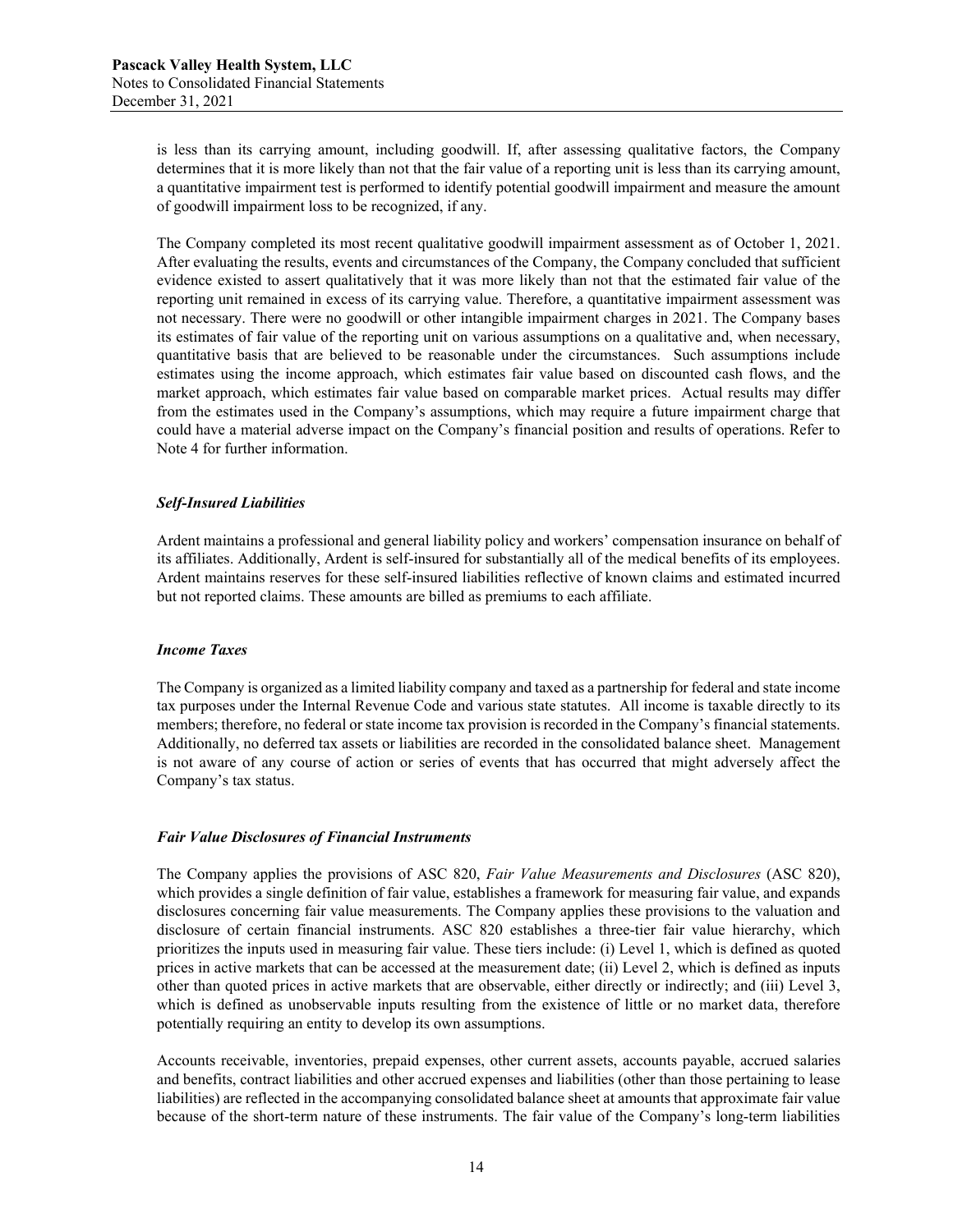(other than those pertaining to lease liabilities) approximates their carrying value based on current interest rate assumptions and remaining term to maturity. The fair value of amounts due from affiliate cannot be determined due to the uncertainty of timing of payment.

# **3. Property and Equipment**

Property and equipment as of December 31, 2021, consists of the following (in thousands):

|                                                              | 16,115    |
|--------------------------------------------------------------|-----------|
| Buildings and improvements, including leasehold improvements | 101,803   |
|                                                              | 66,464    |
|                                                              | 1,445     |
|                                                              | 185,827   |
|                                                              | (77, 778) |
|                                                              | 108,049   |

Depreciation of property and equipment was \$9.0 million for the year ended December 31, 2021.

## **4. Goodwill**

The following table summarizes the changes in the carrying amount of goodwill for the following period (in thousands):

|  | Gross |       | Accumulated<br>Impairment |                     |      | <b>Net</b> |
|--|-------|-------|---------------------------|---------------------|------|------------|
|  |       |       |                           | $582 \quad$ S $-$ S | 582. |            |
|  |       |       |                           |                     |      |            |
|  |       | 582 S |                           | $ \sim$             | 582. |            |

#### **5. Internal-Use Software**

The Company has been allocated certain costs from Ardent related to implementation costs incurred associated with the Company's conversion to a new patient accounting system in 2019. The costs were either capitalized or expensed by the Company in accordance with ASC 350-40, *Internal-Use Software* ("ASC 350-40-25").

Under the guidance of ASC 350-40-25, costs incurred during the implementation stage are generally capitalizable, subject to the conditions detailed in the accounting standard. Additionally, costs incurred for clearly identifiable upgrades and enhancements after implementation are also generally capitalizable to the extent they provide additional functionality. Costs incurred prior to implementation, and costs for training, maintenance, and support services are expensed as incurred.

Costs capitalized by Ardent and allocated to the Company are included in other assets on the consolidated balance sheet and are amortized over a seven year period. At December 31, 2021, the Company had other assets related to allocated capitalized software costs of \$3.0 million. Amortization expense for software was \$0.7 million for the year ended December 31, 2021.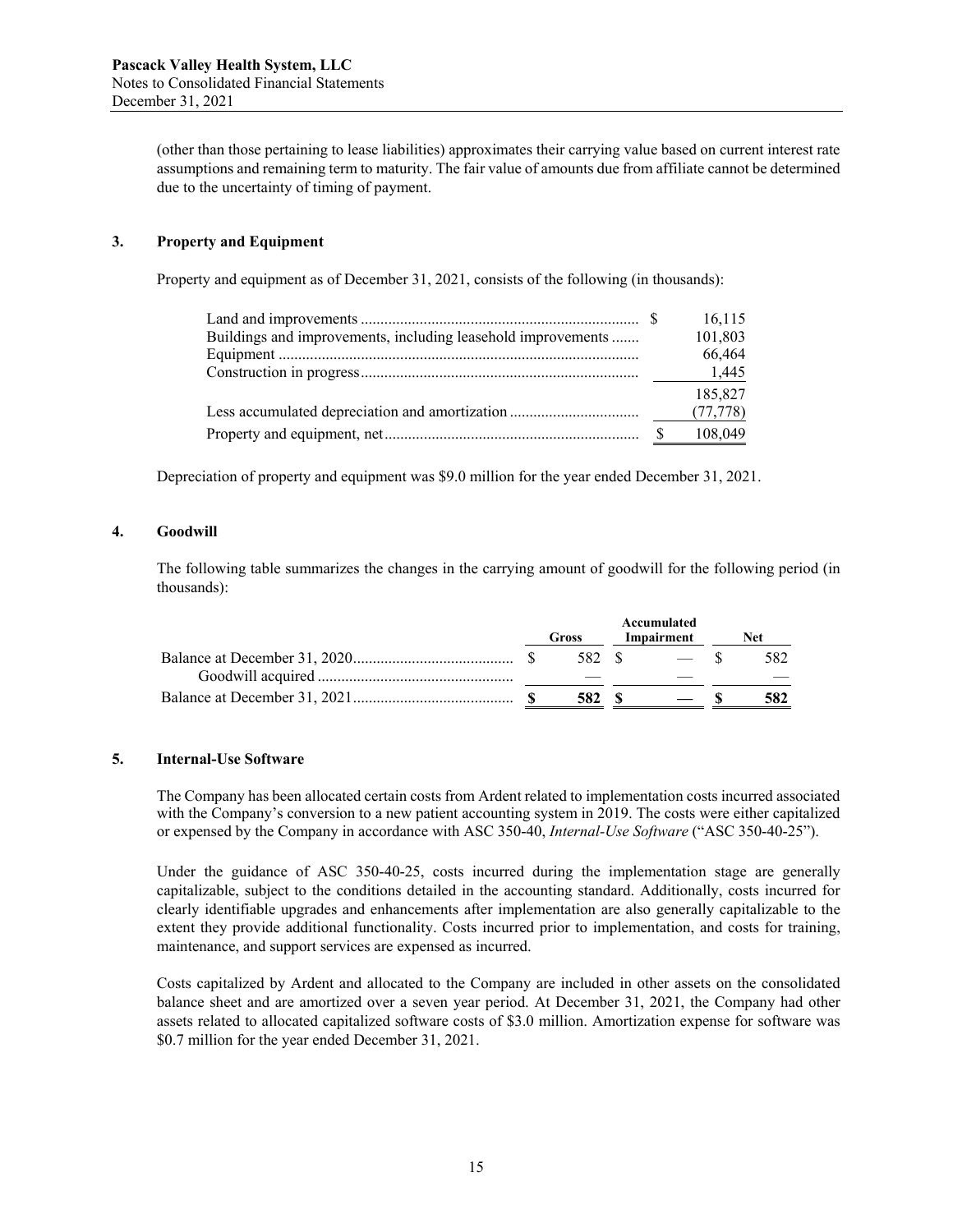# **6. Related Party Transactions**

Ardent provides services to the Company with regard to management and administration, financial management, clinical and patient care, medical staff relations, group purchasing programs, information technology, and other services. The Company reimburses Ardent and its affiliates for these services based on a management fee arrangement. The Company recorded management fee expense of \$2.9 million to Ardent and its affiliates for the year ended December 31, 2021.

MPV New Jersey MD Services, P.C. ("NJ MD"), a New Jersey non-profit corporation licensed by the New Jersey State Board of Medical Examiners and a managed division of LHP, provides the Company with the following services: (1) acquisition or establishment, and operation of practice sites in the community; (2) employment of physicians, as needed, to provide professional health care services to patients and to provide additional administrative and supervisory services relating to the clinical operations of the practice sites; and (3) recruitment, employment, or other engagement of the services of (a) clinical personnel to provide health care services to patients under the supervision of the physicians and of (b) administrative personnel to provide certain practice management services and carry out the day-to-day operations of the practice sites and the physicians' practices. The Company reimburses NJ MD for these services based on an Affiliation Agreement, which was effective March 2013. During the year ended December 31, 2021, the Company recorded \$5.8 million for reimbursement of services provided by NJ MD, which was offset by a credit from NJ MD of \$5.4 million for government stimulus income recognized by NJ MD. The net impact of \$0.4 million was recorded as professional fees on the Company's consolidated statement of operations for the year ended December 31, 2021.

Amounts due from affiliate of \$23.1 million at December 31, 2021, represent the excess of amounts transferred by the Company to an affiliate of Ardent over the amounts paid by an affiliate of Ardent on behalf of the Company. Amounts paid by affiliate on behalf of the Company generally include operating expenses and fees and services provided by Ardent to the Company. Outstanding amounts due from affiliate bear interest at a rate per annum equal to the London interbank offered rate applicable for an interest period of three months. During the year ended December 31, 2021, the Company recorded interest income on amounts due from affiliate of \$40,000.

# **7. Long-Term Debt**

In October 2018, the Company entered into an agreement with Public Service Electric and Gas Company ("PSE&G") to implement various energy cost-reduction strategies and measures to improve the hospital's energy efficiency. Pursuant to the terms of the agreement, PSE&G funded a portion of certain energy-reducing capital projects without requiring repayment from the Company. The portion of the funding received from PSE&G that is required to be repaid over five years and does not bear interest was \$1.8 million. At December 31, 2021, the outstanding balance owed by the Company was \$0.2 million.

#### *Future Installments*

Future scheduled installments of long-term debt at December 31, 2021 are as follows (in thousands):

| 2022    |  |
|---------|--|
| $202 -$ |  |
| Total   |  |
|         |  |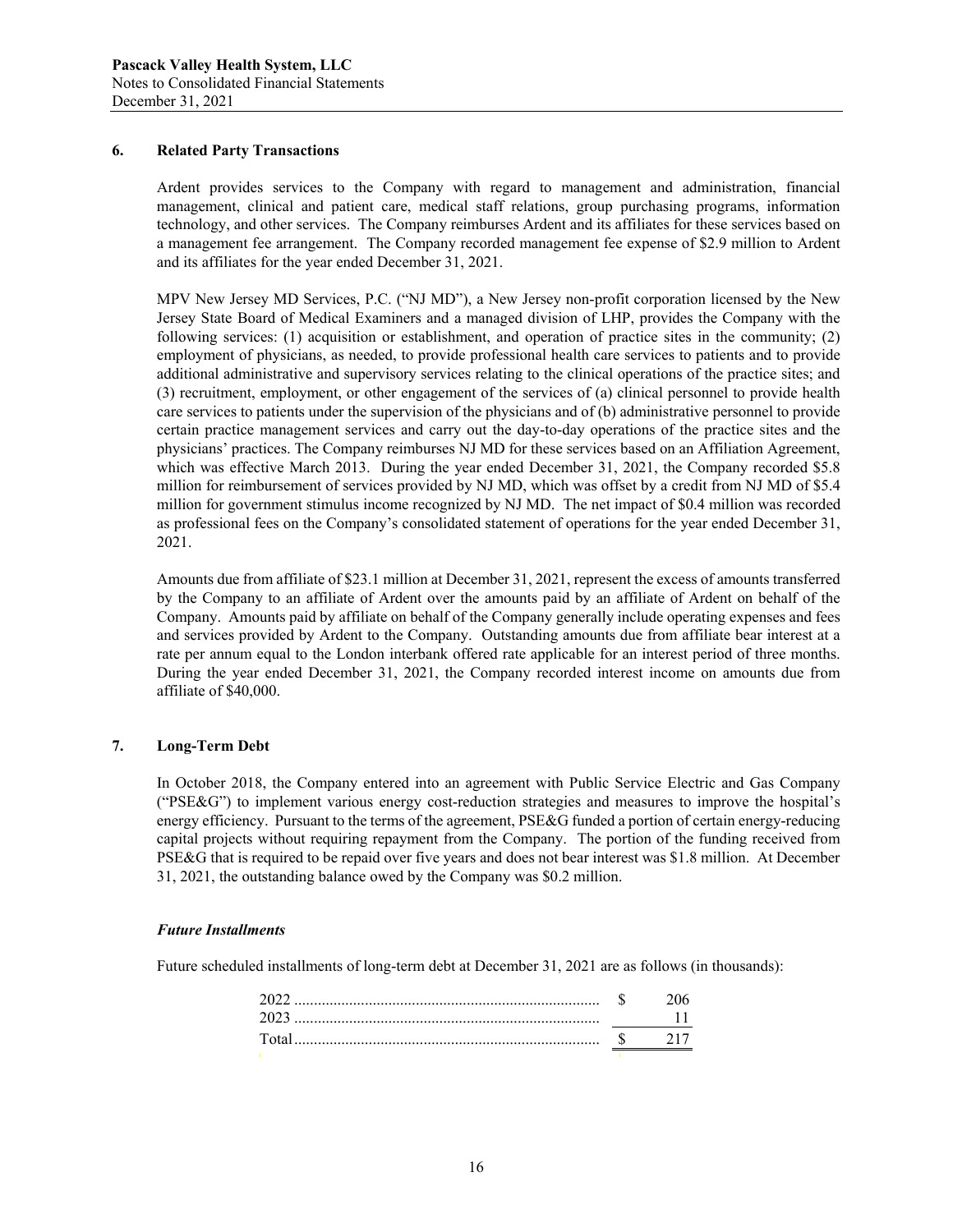# **8. Other Accrued Expenses and Liabilities**

A summary of other accrued expenses and liabilities as of December 31, 2021 is as follows (in thousands):

|                                                                   | 44    |
|-------------------------------------------------------------------|-------|
| Deferred employer Social Security payroll taxes - current portion | 584   |
|                                                                   | 767   |
|                                                                   | 200   |
|                                                                   | 1.595 |

### **9. Self-Insured Liabilities**

#### *Professional and General Liability*

Ardent maintains claims-made professional liability insurance coverage and occurrence-based general liability insurance coverage with independent third-party carriers on behalf of its affiliates. During the year ended December 31, 2021, third party policies cover claims totaling up to \$100.0 million, per occurrence and in the aggregate, subject, in most cases, to a \$7.5 million self-insured retention per occurrence.

Ardent maintains reserves for estimates of loss that will ultimately be incurred on claims that have been reported but not paid and claims that have been incurred but not reported. These reserves are established based on consultation with independent actuaries and billed as premiums to each affiliate. No reserve for professional and general liability losses is recorded on the accompanying consolidated balance sheet.

The costs of professional and general liability coverage are allocated to the Company based on actuarially determined estimates. Expenses for professional and general liability coverage allocated to the Company were \$1.2 million for the year ended December 31, 2021, and are included in other operating expenses on the consolidated statement of operations.

# *Workers Compensation and Occupational Injury Liability*

Ardent maintains workers' compensation liability insurance with statutory limits and employer liability policy limits of \$1.0 million for each occurrence from an unrelated commercial insurance carrier subject, in most cases, to a \$500,000 deductible per occurrence. Ardent maintains the associated reserves for its workers' compensation and employer liabilities and allocates the cost of the self-insured coverage to the Company based, in part, on actual claims experience.

Based on valuations from the Company's independent actuary, a net expense was allocated to the Company of \$2.4 million for the year ended December 31, 2021, and is included in other operating expenses on the consolidated statement of operations.

# **10. Employee Benefit Plans**

#### *Defined Contribution Plan*

The Company participates in Ardent's contributory benefit plan that is available to employees who meet certain minimum requirements. The plan requires the Company to match 100% of a participant's contributions up to